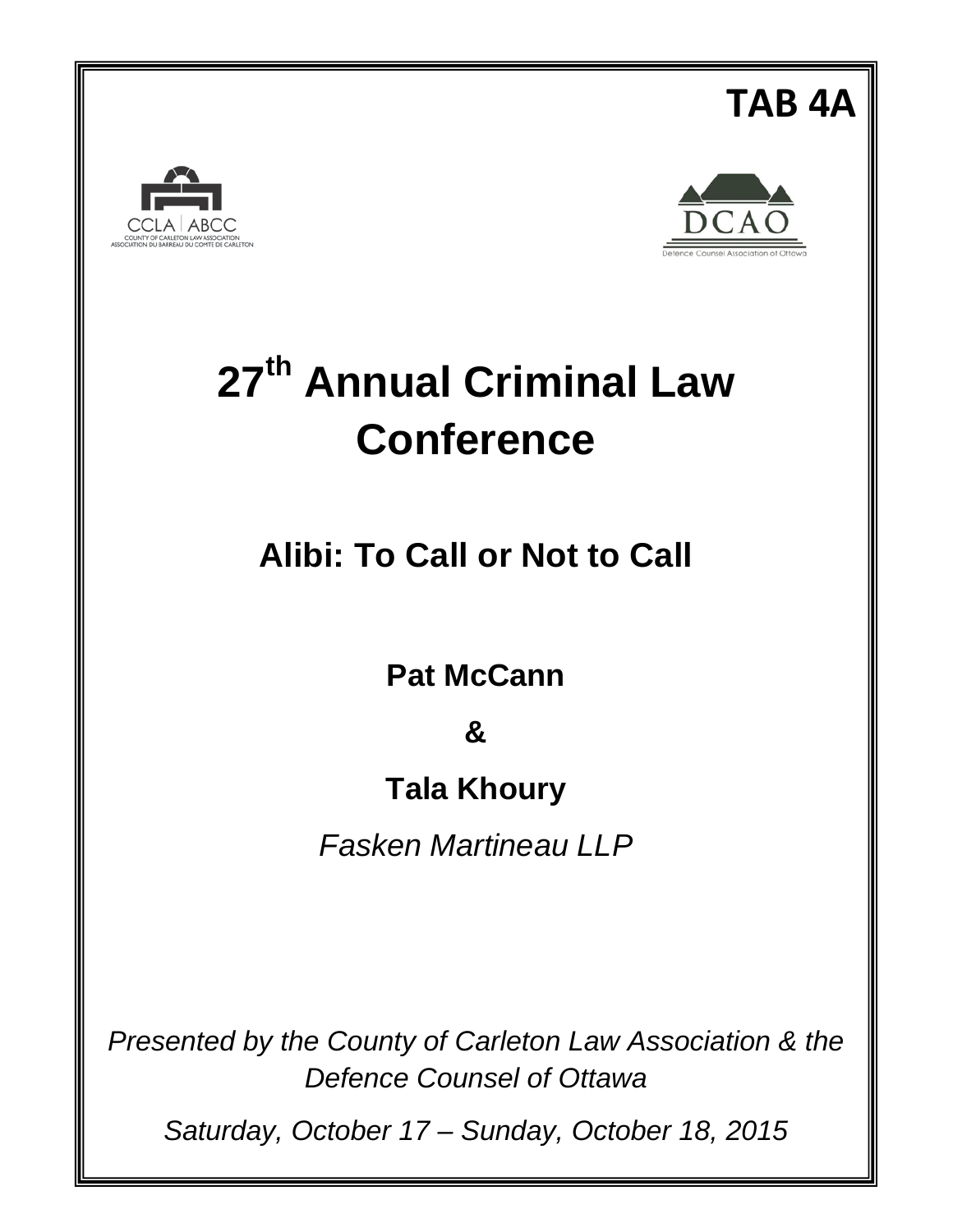#### **ALIBI: TO CALL OR NOT TO CALL By Patrick McCann and Tala Khoury**

*"The judge said, son, what is your alibi If you were somewhere else, then you won't have to die" The Long Black Veil: Traditional folk song*

#### **Introduction**

The following paper is intended as a non-critical overview of the law relating to the defence of alibi, a defence that is often misunderstood and misapplied, despite the fact that it has been around for hundreds of years. The unique aspect of alibi is that it is the one constitutionally approved intrusion into the accused's right to silence. Attached to the defence is a duty to disclose defence evidence and for the accused to testify and defend the alibi. Perhaps because it is an exception to the right to silence, the courts have tended to narrowly construe what constitutes an alibi in law which, in turn, triggers disclosure and testamentary obligations.

#### **Meaning of Alibi**

The alibi defence is a creature of the common law with a long history in our criminal law system. The word "alibi" is Latin for "elsewhere." When advancing such a defence, the accused is arguing the impossibility of culpability, having been elsewhere at the time of the crime. By raising an alibi defence, the accused shifts the focus from the Crown's facts, to a completely new set of facts, which gives the defence "a fresh and untrammelled start." By its very nature, the alibi defence raises the risk of perjured evidence, as it is easy to prepare such evidence in advance. $<sup>1</sup>$  $<sup>1</sup>$  $<sup>1</sup>$ </sup>

<span id="page-1-3"></span><span id="page-1-2"></span>Lawyers and judges often conflate alibi evidence with exculpatory evidence. True alibi evidence must be "entirely divorced from the main factual issues surrounding the *corpus delicti*."[2](#page-1-1) The type of evidence often mistakenly characterized as alibi evidence is where the defence admits to

<span id="page-1-0"></span> $1 R v$  *Wright*, 2009 ONCA 623 at para 19 [*Wright*].

<span id="page-1-1"></span><sup>2</sup> *R v Cleghorn*, [1995] 3 SCR 175 at para 22 [*Cleghorn*].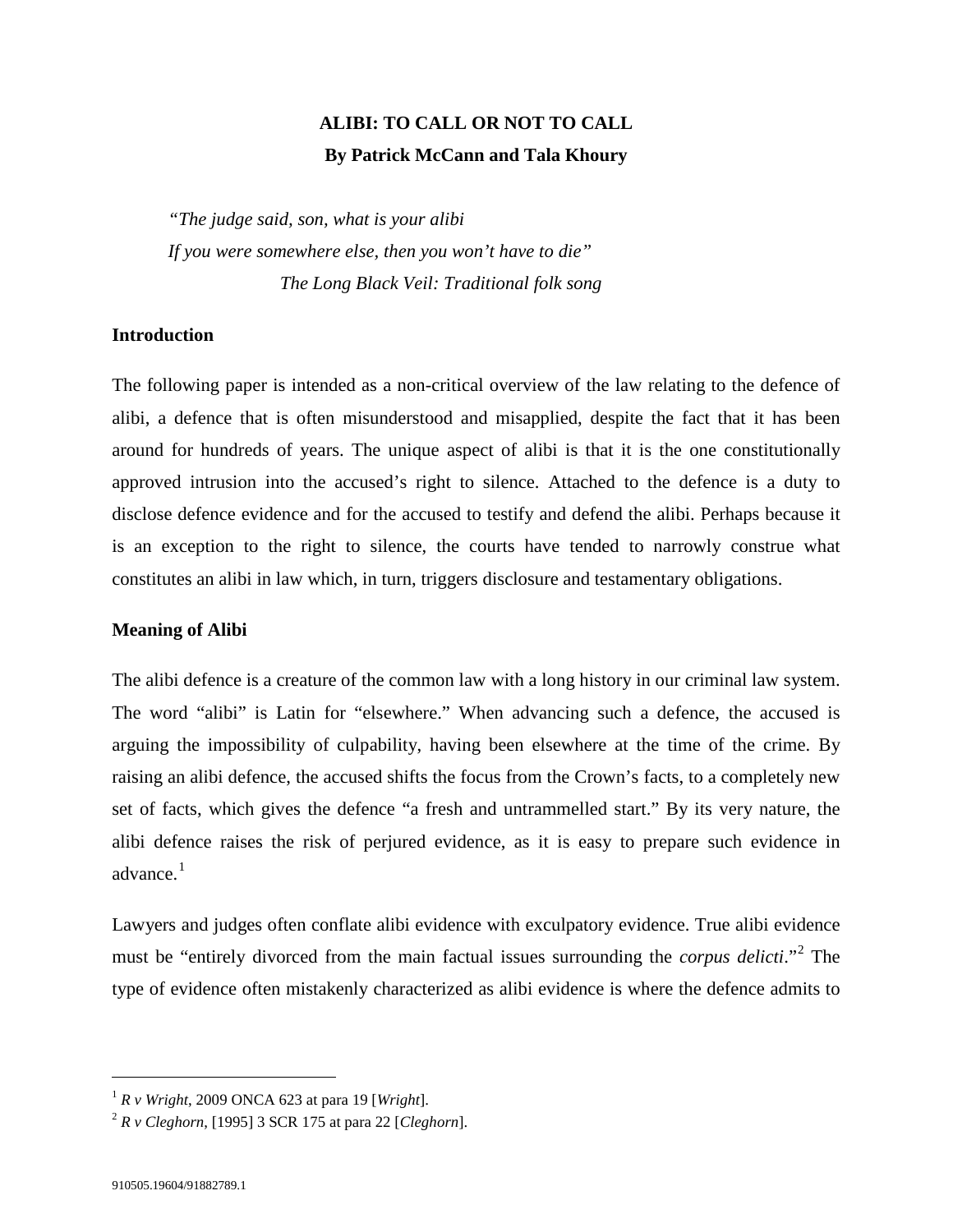some involvement in the relevant events but denies any involvement in the crime alleged.<sup>[3](#page-2-1)</sup> For example, admitting that the accused was with the perpetrators of a robbery, but was not at the scene of the robbery at the time or admitting that the accused was in the car when the crime was committed, but was not the driver.<sup>[4](#page-2-2)</sup>

<span id="page-2-0"></span>Alibi evidence must go to the final issue of guilt or innocence.<sup>[5](#page-2-3)</sup> If the evidence shows a limited opportunity to commit the offence, the evidence is not dispositive of the issue of guilt or innocence and is thus not an alibi defence.<sup>[6](#page-2-4)</sup> In  $R \vee Hill$ , the indictment included a charge of conspiracy committed over an entire month. The Crown led evidence of two conversations on two separate days where the accused was alleged to have conspired with other witnesses to commit arson. The accused led evidence that he was elsewhere when the alleged conversations took place. The Supreme Court of Canada held that this is not an alibi defence because the accused's evidence could only demonstrate that the conversations did not take place on the day that the witnesses said they did, but not that they could never have taken place.<sup>[7](#page-2-5)</sup>

#### **Investigating the Alibi**

When notified of an alibi defence, counsel should immediately investigate the alibi. When meeting with alibi witnesses, defence counsel should assess the credibility of the witnesses and the likelihood that the defence will succeed. It is advisable that defence counsel obtain recorded, and preferably sworn, statements from alibi witnesses at these meetings. The shorter the timeframe between the laying of the charges and the recorded alibi statements, the less likely the Crown will be able to suggest that the witnesses' memories have faded or that a witness has had ample time to concoct her evidence. These recorded statements will, of course, also help in refreshing the witnesses' memory before trial. Counsel should also attempt to fortify the alibi by attempting to locate supporting documentary evidence such as credit card receipts, cell phone records or electronic work access records.

<span id="page-2-1"></span> <sup>3</sup> *Wright*, *supra* note [1](#page-1-2) at para 22.

<span id="page-2-2"></span><sup>4</sup> *Wright*, *supra* note [1;](#page-1-2) *R v Rawn*, 2015 ONCA 396.

<span id="page-2-3"></span><sup>5</sup> *R v Hill*, [1995] 102 CCC (3d) 469 (ONCA) [*Hill*].

<span id="page-2-4"></span> $6 R v$  *Tomlinson*, 2014 ONCA 158 at paras 55-56.

<span id="page-2-5"></span><sup>7</sup> *Hill*, *supra* note [5.](#page-2-0)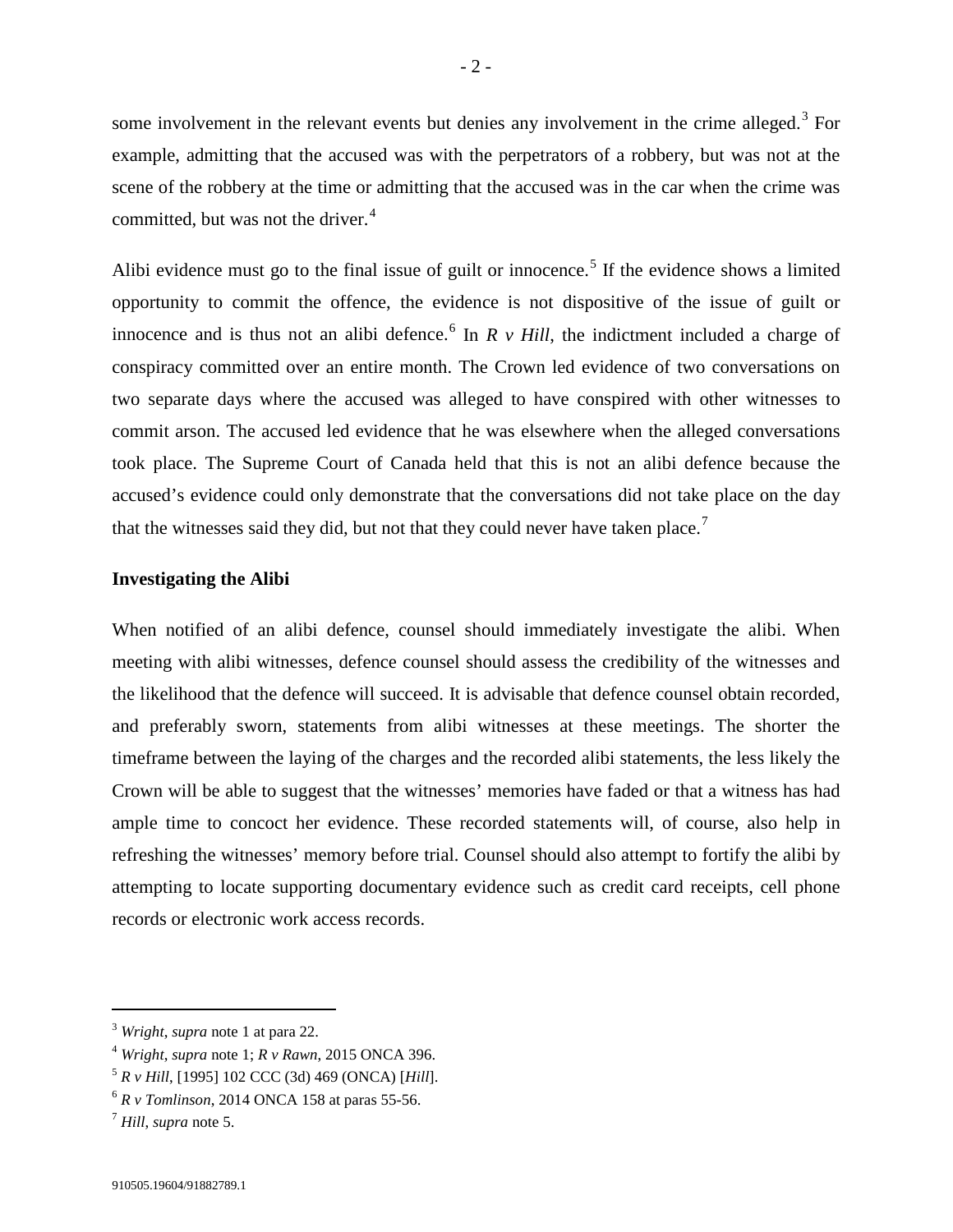#### **Timely Disclosure**

The law requires an accused who pleads an alibi defence to give timely disclosure of the defence to the Crown. Such a disclosure should be made in a sufficiently particularized form and at a sufficiently early time to permit the police to meaningfully investigate the alibi. If these requirements are not met, the trier of fact may draw an adverse inference from the delay in disclosure, thus lessening the weight accorded to the defence. This is a rule of expediency to guard against the fact that alibi evidence can easily be fabricated.<sup>[8](#page-3-2)</sup> If the Crown is given sufficient time to meaningfully investigate, the trier of fact may not draw an adverse inference and the timing of the disclosure should not be commented on.<sup>[9](#page-3-3)</sup>

<span id="page-3-1"></span><span id="page-3-0"></span>Although there is no obligation to give disclosure at the earliest possible moment, there is no clear and fast rule as to the time required to permit the police sufficient time to undergo a meaningful investigation. Courts have ruled that the obligation has been met where the defence was disclosed at the close of a preliminary inquiry and even three weeks before trial.<sup>[10](#page-3-4)</sup> It is important to note that the obligation of timely disclosure is satisfied if a third party, and not the accused or her counsel, makes the disclosure to the police.<sup>[11](#page-3-5)</sup> Furthermore, if the alibi witness is part of the investigation, and known to the police, the defence need not disclose the alibi defence.<sup>[12](#page-3-6)</sup>

When the defence discloses the alibi, it is suggested that counsel provide the names of the alibi witnesses and a short summary of their proposed evidence to meet the disclosure obligation. However, may not be advisable to disclose the alibi witnesses' addresses or phone numbers in order to minimise the possibility that the police will use intimidation tactics to scare off the witnesses. Instead, defence counsel can invite the police to interview the alibi witnesses in counsel's presence.

<span id="page-3-2"></span> <sup>8</sup> *R v Noble*, [1997] 1 SCR 874 at para 111 [*Noble*]; *Cleghorn*, *supra* note [2](#page-1-3) at para 4n

<span id="page-3-3"></span><sup>9</sup> *R v Parrington* (1985), 20 CCC (3d) 184 (ONCA) at 187-188 [*Parrington*]; *Noble*, *supra* note [8](#page-3-0) at para 111; *Cleghorn*, *supra* note [2](#page-1-3) at para 4.

<span id="page-3-4"></span><sup>10</sup> *R v Parrington*, *supra* note [9;](#page-3-1) *R v Thorne*, 2007 BSCS 784.

<span id="page-3-5"></span><sup>11</sup> *Cleghorn*, *supra* note [2](#page-1-3) at para 4.

<span id="page-3-6"></span><sup>12</sup> *Wright*, *supra* note [1](#page-1-2) at para 23.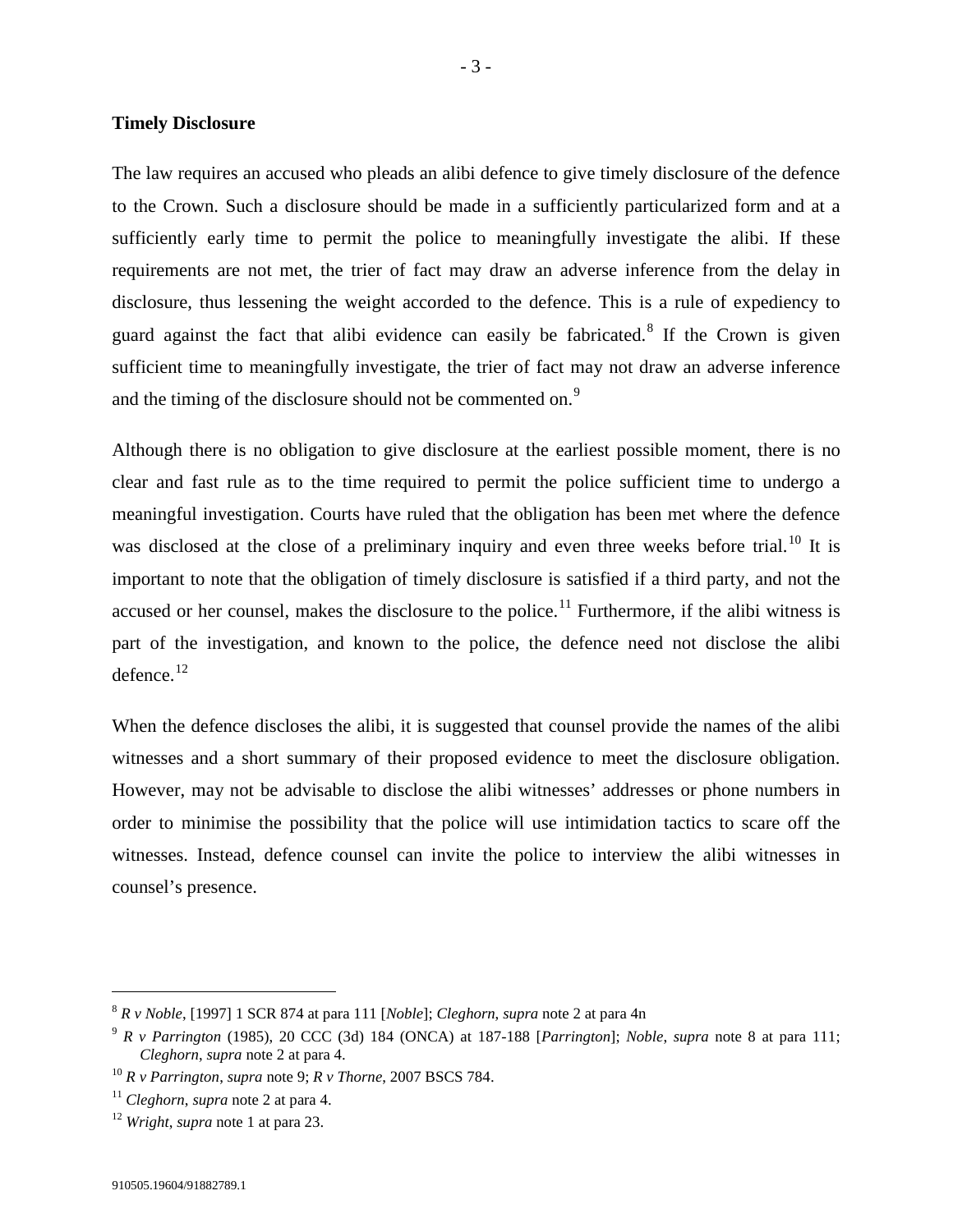There are two points at which the common law rules on the alibi defence clash with the accused's constitutional right to silence. First, as discussed above, a trier of fact may assign less weight to an alibi defence if it is not disclosed in a timely manner before trial. This common law rule is an exception to the *Charter*-protected right to silence and presumption of innocence. This was an historical compromise struck to counter the risk of fabricated alibi evidence and has been accepted as constitutional.<sup>[13](#page-4-0)</sup> Second, a trier of fact may draw an adverse inference when the accused chooses not to testify and thereby avoids subjecting her alibi to cross-examination. As Sopinka J held in *Noble*:

While in general the failure to testify cannot be used to assess credibility of witnesses (see *Schwartz*, supra), in the case where the defence of alibi is advanced, the trier of fact may draw an adverse inference from the failure of the accused to testify and subject him- or herself to cross-examination. While it must be conceded that this exception does undermine to a limited extent the presumption of innocence and the right to silence, it has a long and uniform history pre-dating the Charter and must be taken to have been incorporated into the principles of fundamental justice in s.  $7<sup>14</sup>$  $7<sup>14</sup>$  $7<sup>14</sup>$ 

#### **Concocted Alibi**

<span id="page-4-5"></span>The case law differentiates between a finding that the alibi is untrue and a finding of fabrication. Mere disbelief in an alibi, for whatever reason, has no evidentiary value; it does not allow the trier of fact to infer that the alibi was fabricated nor is the disbelief determinative of guilt.<sup>[15](#page-4-2)</sup> The trier of fact may only find an alibi fabricated if there is extrinsic independent evidence that can support a reasonable inference of deliberate fabrication and the accused's participation in that fabrication.<sup>[16](#page-4-3)</sup> Evidence that simply contradicts the alibi evidence or supports an inference that the accused falsely testified does not meet the threshold of independent evidence.<sup>[17](#page-4-4)</sup> However, it

<span id="page-4-6"></span><span id="page-4-0"></span> <sup>13</sup> *Ibid* at para 20.

<span id="page-4-1"></span><sup>14</sup> *Noble, supra,* note [8](#page-3-0) at para 113

<span id="page-4-2"></span><sup>15</sup> *R v Hibbert*, 2002 SCC 39 at para 67 [*Hibbert*].

<span id="page-4-3"></span><sup>16</sup> *R v Maracle*, [2006] 206 CCC (3d) 36 (ONCA) at para 11; *R v Roy*, 1996 CanLII 10226 at para 5.

<span id="page-4-4"></span><sup>17</sup> *R v O'Connor*, [2002] 170 CCC (3d) 365 (ONCA) at paras 21 and 23 [*O'Connor*]; *R v Baltovich*, [2004] 191 CCC (3d) 289 (ONCA) at para 97.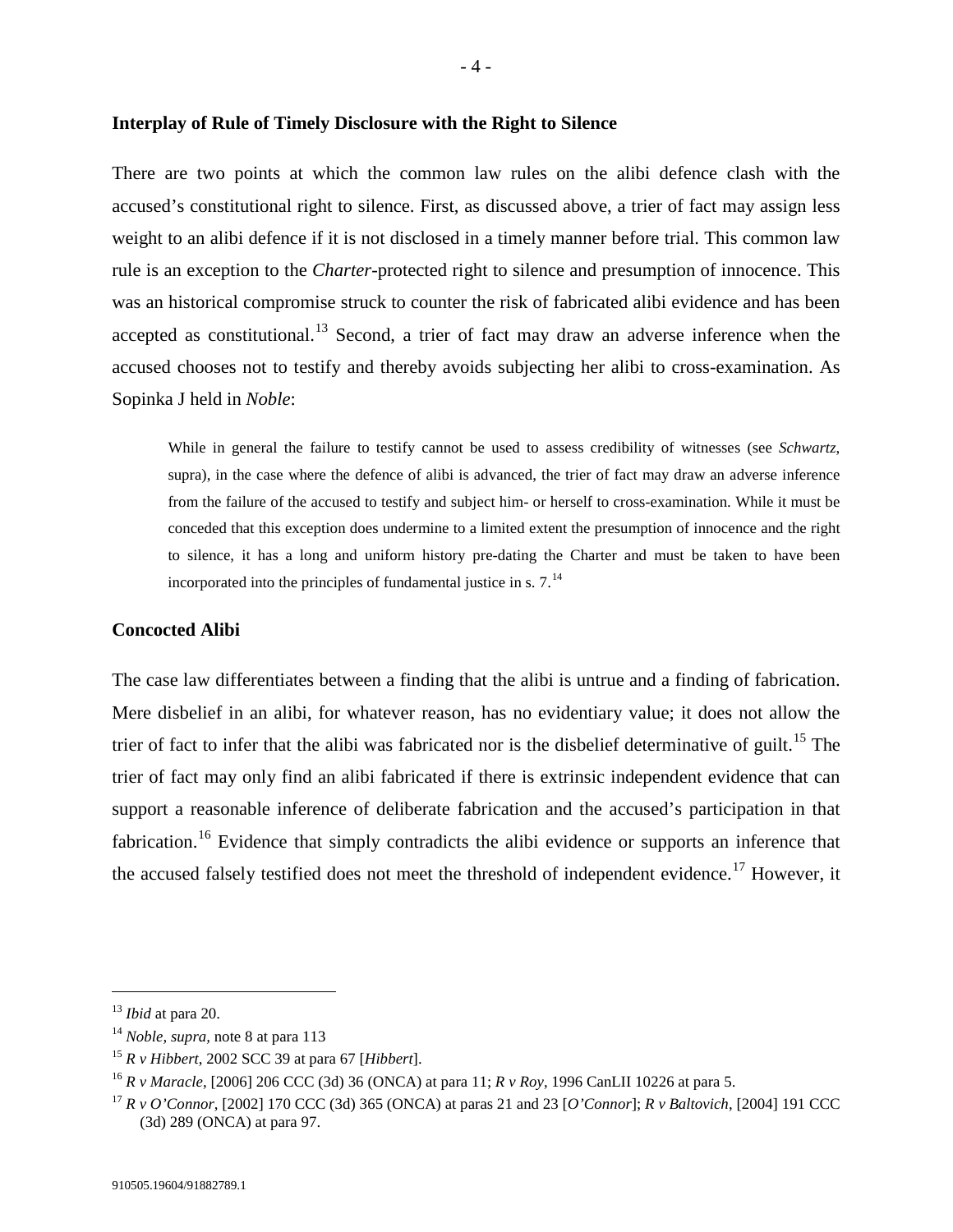has been held that evidence from a witness that the accused asked her to misstate the accused's whereabouts at the time of the crime is sufficiently extrinsic to allow a finding of fabrication.<sup>[18](#page-5-0)</sup>

If the trier of fact concludes that the alibi evidence has been fabricated or concocted, an adverse inference as to the accused's consciousness of guilt may be drawn. But even in that case, a finding of fabrication is not determinative of guilt.<sup>[19](#page-5-1)</sup> The trier of fact may not draw an adverse inference where there is evidence that alibi witnesses have participated in deceit and fabrication but no independent extrinsic evidence that the accused had knowledge or approved of the fabrication.<sup>[20](#page-5-2)</sup>

A proper instruction to the jury is essential to distinguish between the definition and effects of a falsified alibi and a fabricated alibi. The case law suggests including instructions to the jury that emphasize that it is the attempt to deceive rather than the failed alibi that supports an inference of consciousness of guilt.<sup>[21](#page-5-3)</sup> In that way a conclusion of fabrication by the accused is dealt with in a manner similar to evidence of consciousness of guilt. The authorities also recommend that a trial judge instruct the jury on what type of evidence constitutes independent extrinsic evidence of fabrication.<sup>[22](#page-5-4)</sup>

#### **Rebuttal Evidence**

<span id="page-5-8"></span>The Crown has a right to call evidence in reply when it could not have known in advance that the accused would testify, the contents of the accused's testimony, $23$  or the contents of an alibi witness's testimony.<sup>[24](#page-5-6)</sup> The rebuttal evidence must go to the material points of the alibi.<sup>[25](#page-5-7)</sup> In *Latour*, the accused testified that he had never been to the jewellery store that he had allegedly robbed on June 26. In reply evidence, the Crown called a jewellery store clerk who testified that the accused had been to the store on a date other than the date of the robbery. The Court found

<span id="page-5-0"></span> <sup>18</sup> *R v Pollock*, [2004] 187 CCC (3d) 213 at para 155.

<span id="page-5-1"></span><sup>19</sup> *Hibbert*, *supra* note [15](#page-4-5) at para 67.

<span id="page-5-2"></span><sup>20</sup> *Ibid* at paras 57-58, 61-63 and 67.

<span id="page-5-3"></span><sup>21</sup> *Ibid* at para 67.

<span id="page-5-4"></span><sup>22</sup> *O'Connor*, *supra* note [17](#page-4-6) at para 38.

<span id="page-5-5"></span><sup>23</sup> *R v Lawes*, [1997] 3 SCR 694 at para 1.

<span id="page-5-6"></span><sup>24</sup> *R v Vickerson*, [2005] 199 CCC (3d) 165 at para 54 [*Vickerson*].

<span id="page-5-7"></span><sup>25</sup> *Latour v The Queen*, [1978] 1 SCR 361 at 366.